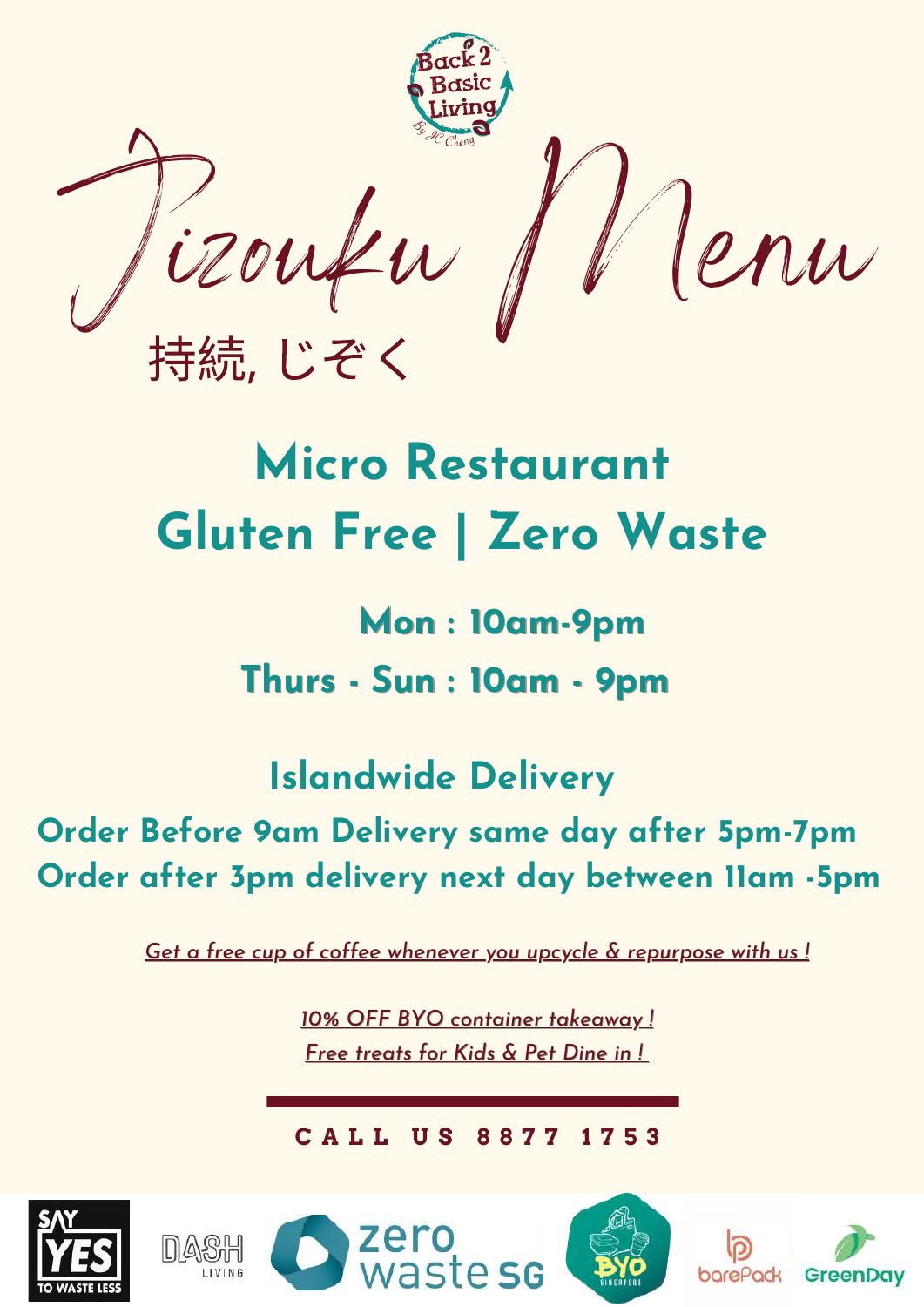





### **Appetiser & Sharing Plates**

### Rainbow Rolls (8/12pc)



*seasonal organic fresh whole fruits, rice paper (pre-order)*

### Caviar & Carpaccio 19

*signature "sashimi"- seasonal, tossing with house herbs infused oil & organic green*



#### Gluten Free Handmade Momo 5pc/10pcs

*handmade Purple Sweet potatoes or Japanese Yam GF Gyoza/Dumpling wrap, filling are baby carrot, baby corn, cauliflower, broccoli, mushroom*

Signature Otoro Maki Roll (6/12pcs)



16/28

37

### Caviar Nigiri Sushi 4/8pc

*signature "sashimi" made from transforming vegetables*

### Otoro Steak

*signature "sashimi" (Tuna Belly), handpicked organic green & fruits, olive, crapes, kiwi, mandarin*

### **Handpicked Salad 18** 18



### **Signature Comfort Food - Rice**

### Nepalese Buddha Bowl

*Avocado, organic fruits, organic tofu, pumpkin/sweet potatoes/ shitake, house pickles, spiced rice*



Nepalese Curry / Rendang *Authentic Nepal spice cauliflower curr / House Rendang, shitake, house pickles, spiced rice*



### **Dry Tossed GF Soba / Handmade GF Pasta**

*Chef's Handmade GF Noodles +\$5*

| <b>100% Summer Truffle &amp; Porcini</b>                                                                       |    |
|----------------------------------------------------------------------------------------------------------------|----|
| for truffle lover only, Italian truffle<br>and porcini mushroom,                                               |    |
| <b>House Kimchi &amp; Tomato</b><br>homemade non-spicy kimchi,<br>black garlic, somen                          | 26 |
| Moringa Kombucha Tahini<br>homemade tahini, moringa,<br>kombucha, sesame, soba                                 | 26 |
| Meatless Bolognese / Mac &<br><b>Cheese</b><br>eggplant, carrot, tomatoes, bell<br>pepper, red wine / almond & | 26 |

*cashew, nutritional yeast, kefir,*

*vegan cheddar cheese*

| Miso Carbonara / Fermented Tofu 26/28<br>almond carbonara, aged miso, ginger |    |
|------------------------------------------------------------------------------|----|
| Moringa Rocket Pesto<br>homegrown basil, moringa, roquette,<br>mixed nuts    | 26 |
| Makgeolli coming soon                                                        | 39 |
| Korean Kimchi Spicy Ramen                                                    | 16 |
| Vegan Jajangmyeon<br>Korean black beans jajangmuyeon,<br>soba                | 28 |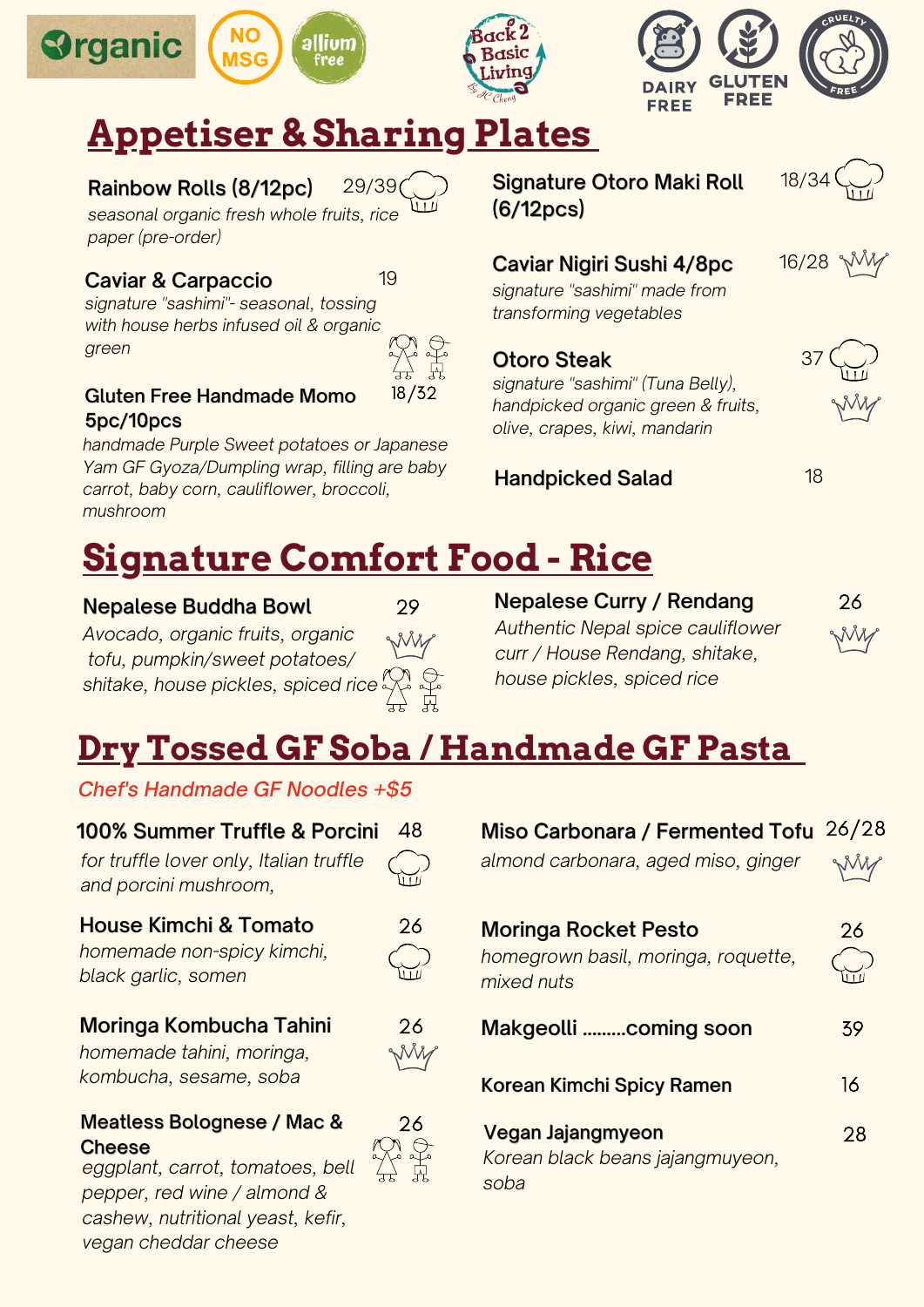





### **Panini & Alcohol Bar Bites**

| Nachos & Cheese / Trio Flavour Nacho<br>GF Nachos, Vegan cheese, fruity amasai, spicy guacamole                                                     | $19/28$ $\overset{\text{KM}}{\rightarrow}$ $\overset{\text{G}}{\rightarrow}$ |
|-----------------------------------------------------------------------------------------------------------------------------------------------------|------------------------------------------------------------------------------|
| <b>Baguette &amp; Pesto Dip</b><br>GF bread, house-made rocket & moringa pesto dip<br>(no garlic & cheese                                           | 17                                                                           |
| Cheese Panini, Housemade Luncheon meat<br>crispy GF baguette, assorted vegan warm cheese melt,<br>with organic handpicked green and house dressing. | $19/29$ $\frac{10}{12}$ $\frac{6}{11}$                                       |
| <b>Assorted Tsukemono, House Pickles</b>                                                                                                            | 12                                                                           |
| Bombay mini crispy potatoes & vegan<br>kefir dip                                                                                                    | 17 W X F                                                                     |
| <u> Organic Vegan Desserts</u>                                                                                                                      |                                                                              |
| GF Waffle & Organic Fruits / Ice Cream                                                                                                              | $22/26 \frac{M}{45} \frac{G}{R}$                                             |
| <b>Kefir Ice Cream Mochi</b><br>handmade mochi,<br>kefir Raw Vegan ice cream                                                                        | 5/pc <i>WW 100</i>                                                           |
| Wagashi Nerikiri<br>handcrafted signature<br>Japanese confectionery                                                                                 | 20/2pc MW                                                                    |
| Signature Kefir Cheesecake (GF Nuts Free)<br>homemade kefir cheese,<br>granola oat, kombucha jam                                                    | 20 My 000 H 7                                                                |
| <b>Chocolate Charcuterie</b><br>handcrafted vegan chocolates                                                                                        | 5/pc wil                                                                     |
| Kefir Cream Cheese Persimmons<br>Karoa parsimmans & Hauso Kofir croam choose & Agus                                                                 | 16                                                                           |

*Korea persimmons & House Kefir cream cheese & Agve*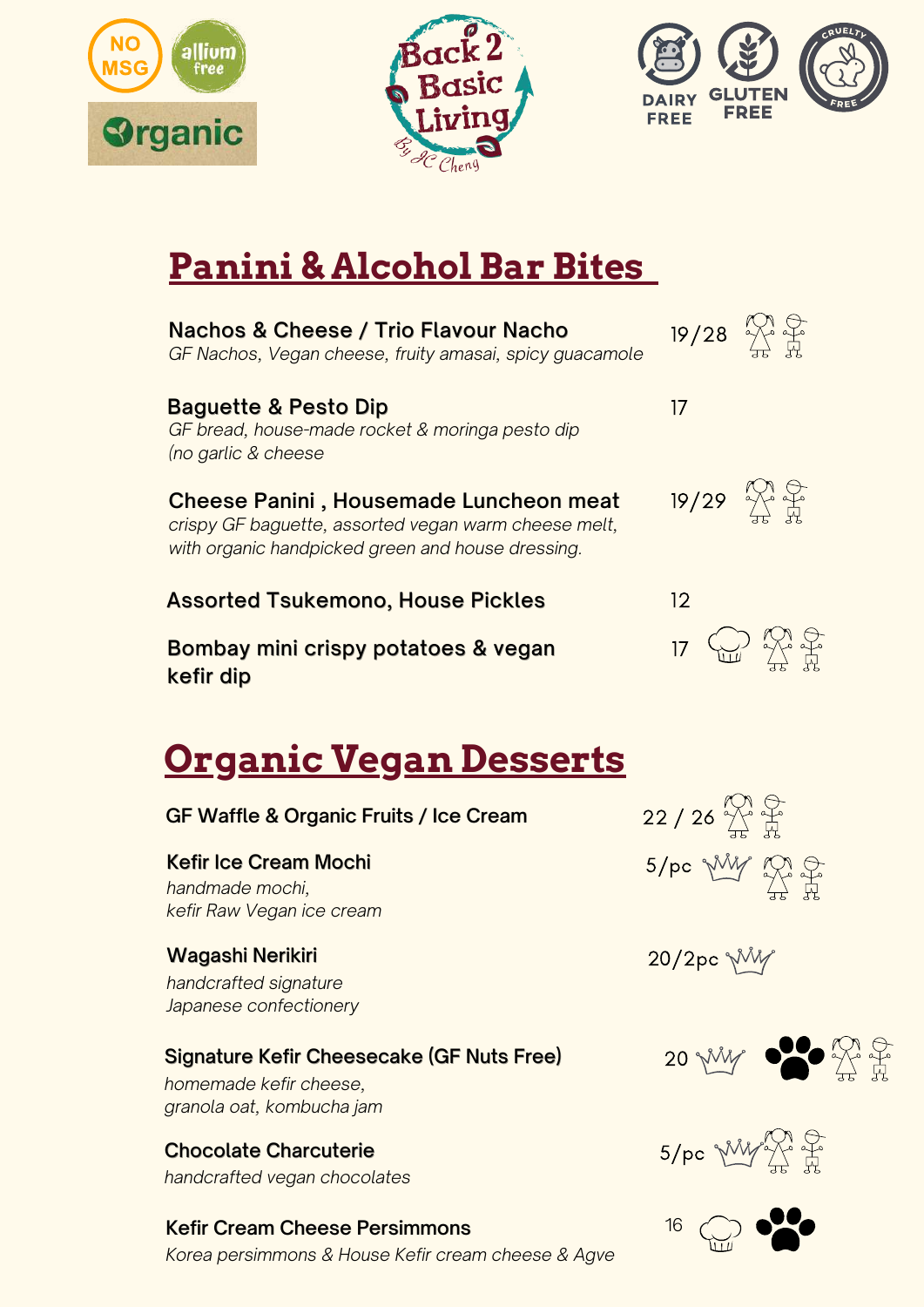





### **Organic Vegan Drinks & Latte**

| Signature Almond / Soya Coffee                                                                  | 9                                                                           |
|-------------------------------------------------------------------------------------------------|-----------------------------------------------------------------------------|
| <b>Signature Organic Green Coffee</b>                                                           | 9                                                                           |
| Espresso / Cappuccino / Latte / Mocha   Frozen Frapaccino                                       | 9 12                                                                        |
| Organic Black Coffee / Iced Americano                                                           | 7                                                                           |
| <b>Babyccino</b>                                                                                | 6                                                                           |
| Purple Potatoes / Houjicha / Matcha Latte / Chocolate   Frozen                                  | $9 \mid 12 \overset{N\wedge 1}{\underset{5}{\rightleftarrows}} \frac{5}{M}$ |
| Signature Nepalese Masala                                                                       |                                                                             |
| Rose Green Tea / Lemon Ginger Tea                                                               | 9                                                                           |
| Herbal Tea (No Caffeine): Kazahstan Mushroom Tea / Roobioos<br>Tea / Chamomile / Chrysanthemums | 9                                                                           |
| Frozen Iced Lemon Tea (House Made)                                                              |                                                                             |

### **House Cultured & Sparkling**

| Frozen Vemakase Kombucha Mocktail                |    | 12 Mily               |
|--------------------------------------------------|----|-----------------------|
| Frozen Amasai Lassi<br>mango / berry / chocolate |    | $12 \frac{N}{11}$     |
| <b>Amazake Kefir Yogurt</b>                      |    | $14$ $\frac{100}{11}$ |
| <b>House Fermented Ginger Beer (limited)</b>     |    | $10 \sqrt[3]{10}$     |
| Rosella Pineapple Tepache' (limited)             | 10 |                       |
| Dual Frozen Kombucha & Kefir Mocktail            | 14 |                       |

### *Vemakase = Vegan Omakase, Chef's Choice*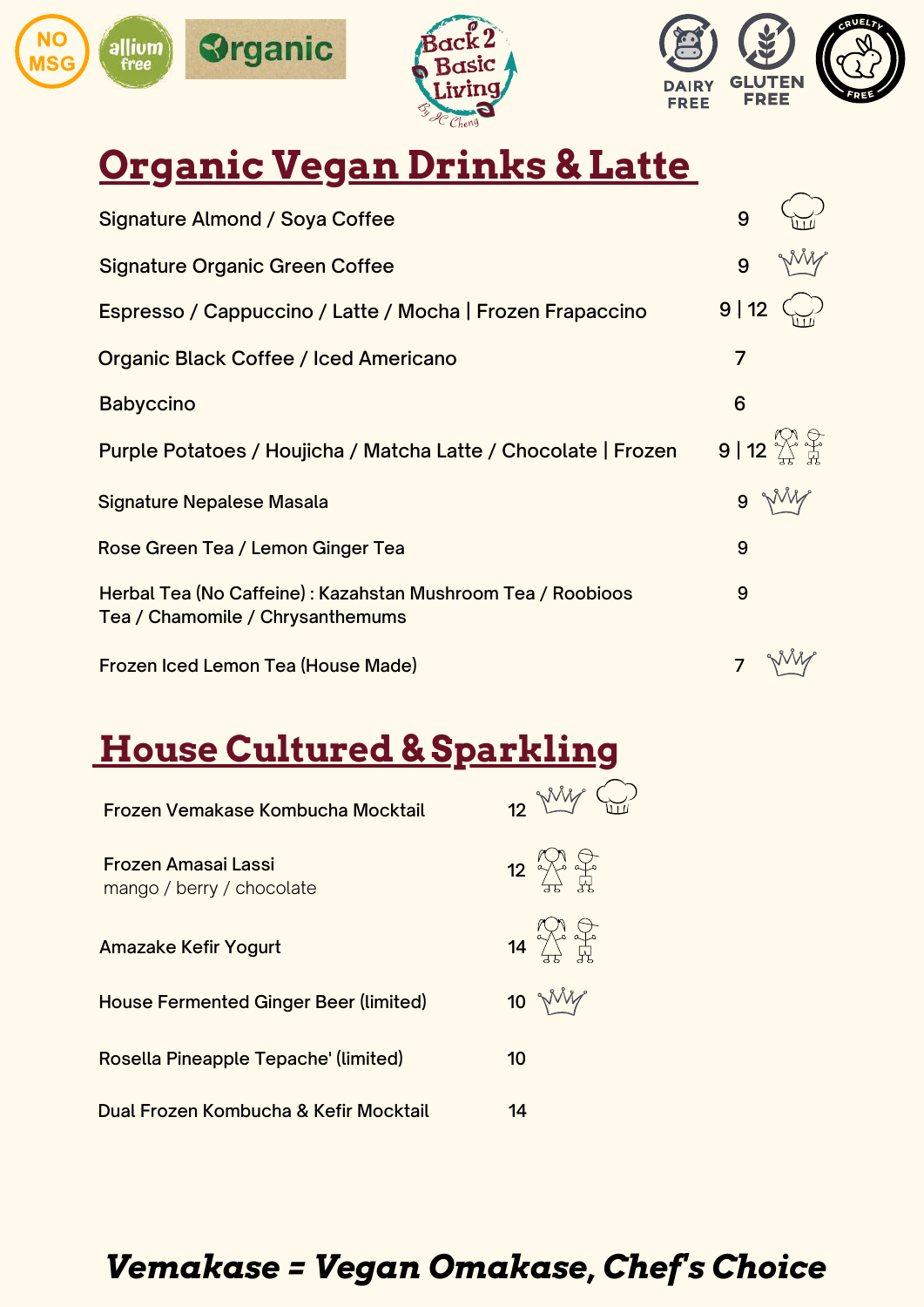### **Vemakesa = Vegan Chef's Choice**



 $BA$ 







### **Cider**

Somersby Apple Cider 12/bottle

### **Frozen Cocktail**

Please tell us which spirits you prefer Vodka/Tequila/Rum/Gin/Whiskey!

| Frozen Kombucha Fruity Cocktail (Vemakase)                                  | $18$ /glass  |
|-----------------------------------------------------------------------------|--------------|
| Frozen MOJITO, lime, rum, mints, gigner ale                                 | 18/glass     |
| Frozen MARGARITA Cocktail                                                   | 18/glass     |
| <b>Frozen Long ISLAND</b><br>lemon tea, Sanpellegrino, Gin, Vodka / Whisley | 18/glass     |
| <b>Bundle of 2 Cocktail</b>                                                 | $32/2$ glass |

### **House Umeshu**

| Whiskey Umeshu, Okinawa Molases (Limited) | 22/glass       |
|-------------------------------------------|----------------|
| Brandy Umeshu, Okinawa Molases (Limited)  | 22/glass       |
| Bundle of 2 glass                         | 38 for 2 glass |

### **Unfiltered Sake**

| Nigori Sake, Kama, Fukuoka (unfiltered) | 39 (300ml) |
|-----------------------------------------|------------|
| K-Next Sake, Miyako, Fukouka            | 49 (300ml) |
| Vegan Chocolate Sake, Fukouka           | $12$ /cup  |

### **Organic Reds & White Wine**

Red Wine ( Italy / Chilli )

17 | \$67 2 glass \$30